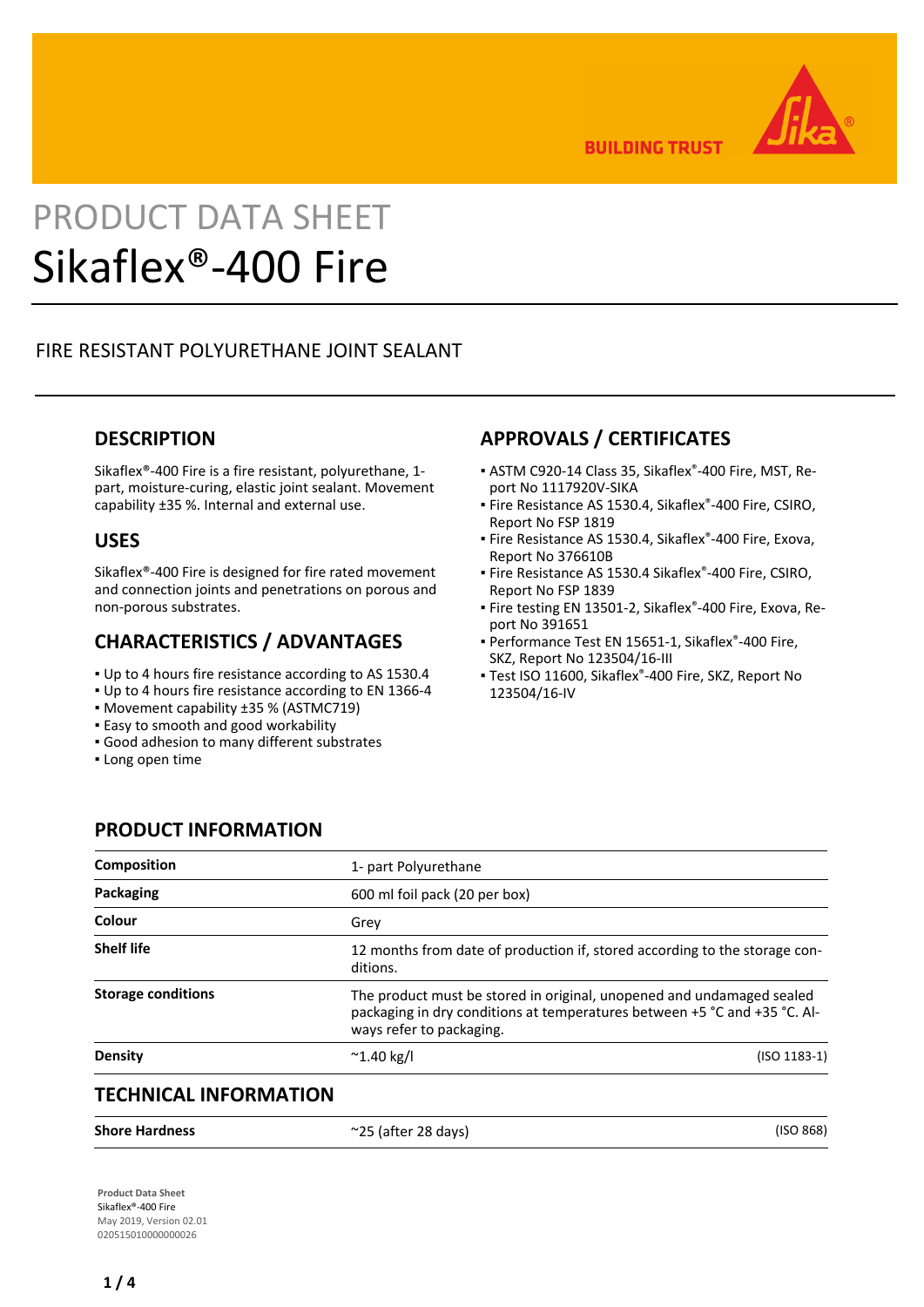**Secant Tensile Modulus** ~0.30 N/mm2 at 100 % elongation (23 °C) (ISO 8339) ~0.45 N/mm2 at 100 % elongation (−20 °C)

| <b>Elongation at Break</b>         | $^{\sim}650%$                                                                                                                              | (ISO 37)                   |  |
|------------------------------------|--------------------------------------------------------------------------------------------------------------------------------------------|----------------------------|--|
| <b>Elastic Recovery</b>            | $^{\sim}85%$                                                                                                                               | (ISO 7389)                 |  |
| <b>Tear Propagation Resistance</b> | $\sim$ 5.0 N/mm                                                                                                                            | (ISO 34)                   |  |
| <b>Movement Capability</b>         | ±25%<br>±35%                                                                                                                               | (ISO 9047)<br>(ASTM C 719) |  |
| <b>Resistance to Fire</b>          | Refer to 'Approvals / Certificates', Sika Passive Fire Protection Handbook or<br>contact Sika Technical Services for specific information. |                            |  |
| <b>Service Temperature</b>         | $-40 °C$ to + 70 $°C$                                                                                                                      |                            |  |
| <b>Joint Design</b>                | Refer to 'Approvals / Certificates', Sika Passive Fire Protection Handbook or<br>contact Sika Technical Services for specific information. |                            |  |

### **APPLICATION INFORMATION**

| Consumption                    | Joint width<br>mm                                                      | Joint depth<br>mm                                           | Joint length<br>m per foil pack (600<br>ml) |                         |  |                                                                                                                                            |  |  |  |
|--------------------------------|------------------------------------------------------------------------|-------------------------------------------------------------|---------------------------------------------|-------------------------|--|--------------------------------------------------------------------------------------------------------------------------------------------|--|--|--|
|                                | 10                                                                     | 10                                                          | 6                                           |                         |  |                                                                                                                                            |  |  |  |
|                                | 15                                                                     | 10                                                          | 4                                           |                         |  |                                                                                                                                            |  |  |  |
|                                | 20<br>25<br>30                                                         | 10<br>12<br>15                                              | 3<br>1,3                                    |                         |  |                                                                                                                                            |  |  |  |
|                                |                                                                        |                                                             |                                             | <b>Backing Material</b> |  | Refer to 'Approvals / Certificates', Sika Passive Fire Protection Handbook or<br>contact Sika Technical Services for specific information. |  |  |  |
|                                |                                                                        |                                                             |                                             | Sag Flow                |  | (SO 7390)<br>$\sim$ 0 mm (20 mm profile, 50 °C)                                                                                            |  |  |  |
| <b>Ambient Air Temperature</b> | +5 °C to +40 °C                                                        |                                                             |                                             |                         |  |                                                                                                                                            |  |  |  |
| <b>Substrate Temperature</b>   | +5 °C to +40 °C. Minimum 3 °C above dew point temperature              |                                                             |                                             |                         |  |                                                                                                                                            |  |  |  |
| <b>Curing Rate</b>             | (CQP 049-2)<br>$\degree$ 2.5 mm/24 hours (+23 $\degree$ C / 50 % r.h.) |                                                             |                                             |                         |  |                                                                                                                                            |  |  |  |
| <b>Skinning time</b>           |                                                                        | $^{\sim}$ 180 minutes (+23 °C / 50 % r.h.)<br>$(CQP 019-1)$ |                                             |                         |  |                                                                                                                                            |  |  |  |
| <b>Tooling Time</b>            | ~150 minutes (+23 °C / 50 % r.h.)                                      |                                                             | (CQP 019-2)                                 |                         |  |                                                                                                                                            |  |  |  |

## **APPLICATION INSTRUCTIONS**

#### **SUBSTRATE PREPARATION**

The substrate must be sound, clean, dry and free of all contaminants such as dirt, oil, grease, cement laitance, old sealants and poorly bonded paint coatings which could affect adhesion of the sealant. The substrate must be of sufficient strength to resist the stresses induced by the sealant during movement.

Removal techniques such as wire brushing, grinding, grit blasting or other suitable mechanical tools can be used.

Repair all damaged joint edges with suitable Sika repair products.

New or refurbished joints must be saw-cut.

Where joints in substrate are saw cut. After sawing, all slurry material, must be flushed away and joint surfaces allowed to dry.

All dust, loose and friable material must be completely removed from all surfaces before application of any activators, primers or sealant.

Sikaflex®-400 Fire adheres without primers and/or activators.

For optimum adhesion, joint durability and critical, high performance applications such as joints on multistorey buildings, highly stressed joints, extreme weather exposure or water immersion / exposure. The following priming and/or pre-treatment procedures must be followed:

#### **Non-porous substrates**

Aluminium, anodised aluminium, stainless steel, PVC, galvanised steel, powder coated metals or glazed tiles. Slightly roughen surface with a fine abrasive pad. Clean and pre-treat using Sika® Aktivator-205 applied with a clean cloth.

Before sealing, allow a waiting time of > 15 minutes (< 6 hours).

Other metals, such as copper, brass and titanium-zinc, cleaned and pre-treat using Sika® Aktivator-205 applied with a clean cloth. After a waiting time of > 15 minutes (< 6 hours). Apply Sika® Primer-3 N applied by

**BUILDING TRUST** 

**Product Data Sheet** Sikaflex®-400 Fire May 2019, Version 02.01 020515010000000026

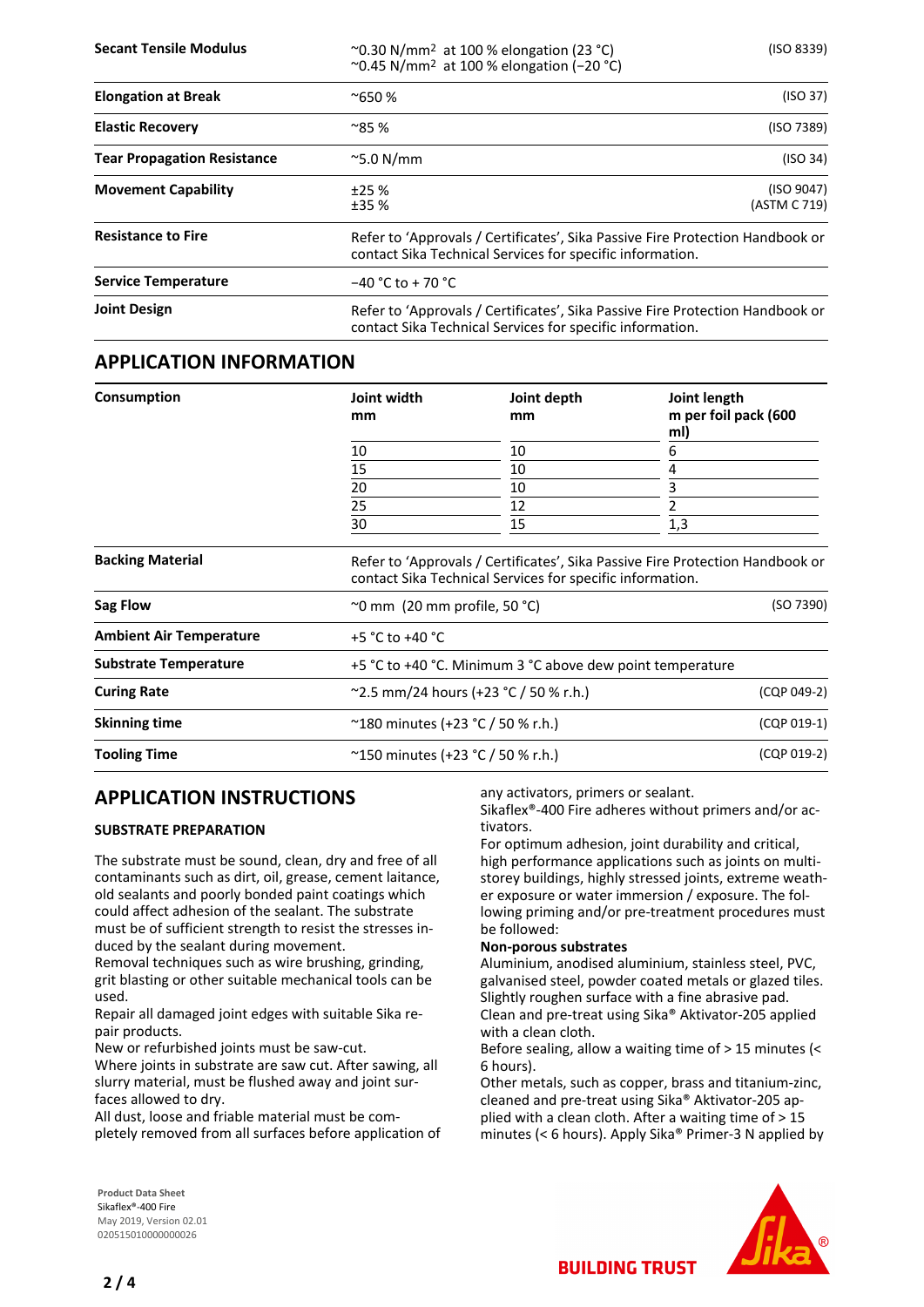brush. Before sealing, allow a waiting time of > 30 minutes (< 8 hours)

#### **Porous substrates**

Concrete, aerated concrete and cement based renders, mortars and bricks surfaces must be primed using Sika® Primer-3 N or Sika® Primer-210 applied by brush.

Before sealing, allow a waiting time of > 30 minutes (< 8 hours).

Concrete, aerated concrete and cement based renders, mortars and bricks must be primed using Sika® Primer-3 N or Sika® Primer-210. For more details such as application and flash-off times, refer to the most recent Product Data Sheet of the respective pretreatment product.

Adhesion tests on project specific substrates must be performed and procedures agreed with all parties before full project application.

Contact Sika Technical Services for additional information.

Note: Primers and activators are adhesion promoters and not an alternative to improve poor preparation / cleaning of the joint surface. Primers also improve the long term adhesion performance of the sealed joint.

#### **MIXING**

1-part ready to use

#### **APPLICATION METHOD / TOOLS**

Reference must be made to further documentation where applicable, such as relevant method statement, application manual and installation or working instructions.

#### **Masking**

It is recommended to use masking tape where neat or exact joint lines are required. Remove the tape within the skin time after finishing.

#### **Joint Backing**

After the required substrate preparation, insert a suitable backing rod to the required depth.

#### **Priming**

If required, prime the joint surfaces as recommended in substrate preparation. Avoid excessive application of primer to avoid causing puddles at the base of the joint.

#### **Application**

Sikaflex®-400 Fire is supplied ready to use.

Prepare the end of the foil pack or cartridge, insert into the sealant gun and fit the nozzle. Extrude Sikaflex®- 400 Fire into the joint ensuring that it comes into full contact with the sides of the joint and avoiding any air entrapment.

#### **Finishing**

As soon as possible after application, sealant must be firmly tooled against the joint sides to ensure adequate adhesion and a smooth finish.

Use a compatible tooling agent (e.g. Sika® Tooling Agent N) to smooth the joint surface. Water can be used. Do not use tooling products containing solvents.

#### **CLEANING OF EQUIPMENT**

Clean all tools and application equipment with Sika® Remover-208 immediately after use. Hardened material can only be removed mechanically.

## **FURTHER INFORMATION**

- Safety Data Sheet (SDS)
- AS1530.4 test report
- **.** Sika passive fire protection handbook
- Pre-treatment Sealing and Bonding Chart

## **IMPORTANT CONSIDERATIONS**

- Sikaflex®-400 Fire can be over-painted with most conventional facade paint coating systems. However, paints must first be tested to ensure compatibility by carrying out preliminary trials (e.g. according to ISO technical paper: Paintability and Paint Compatibility of Sealants). Optimum results are obtained when the sealant is allowed to fully cure first. Note: non-flexible paint systems may impair the elasticity of the sealant and lead to cracking of the paint coating. Depending on type of paint used, plasticizer migration may occur causing the paint to become surface 'tacky'.
- Colour variations may occur due to the exposure in service to chemicals, high temperatures and/or UVradiation. This effect is aesthetic and does not adversely influence the technical performance or durability of the product.
- Do not use on natural stone.
- Do not use on bituminous substrates, natural rubber, EPDM rubber or on any building materials which might leach oils, plasticisers or solvents that could degrade the sealant.
- **Do not use to seal joints in and around swimming** pools.
- Do not use for joints under water pressure or per-▪ manent water immersion.
- Do not expose uncured Sikaflex®-400 Fire to alcohol containing products as this may interfere with the curing reaction

# **BASIS OF PRODUCT DATA**

All technical data stated in this Product Data Sheet are based on laboratory tests. Actual measured data may vary due to circumstances beyond our control.

# **LOCAL RESTRICTIONS**

Please note that as a result of specific local regulations the declared data for this product may vary from country to country. Please consult the local Product Data Sheet for the exact product data.

**BUILDING TRUST** 

**Product Data Sheet** Sikaflex®-400 Fire May 2019, Version 02.01 020515010000000026